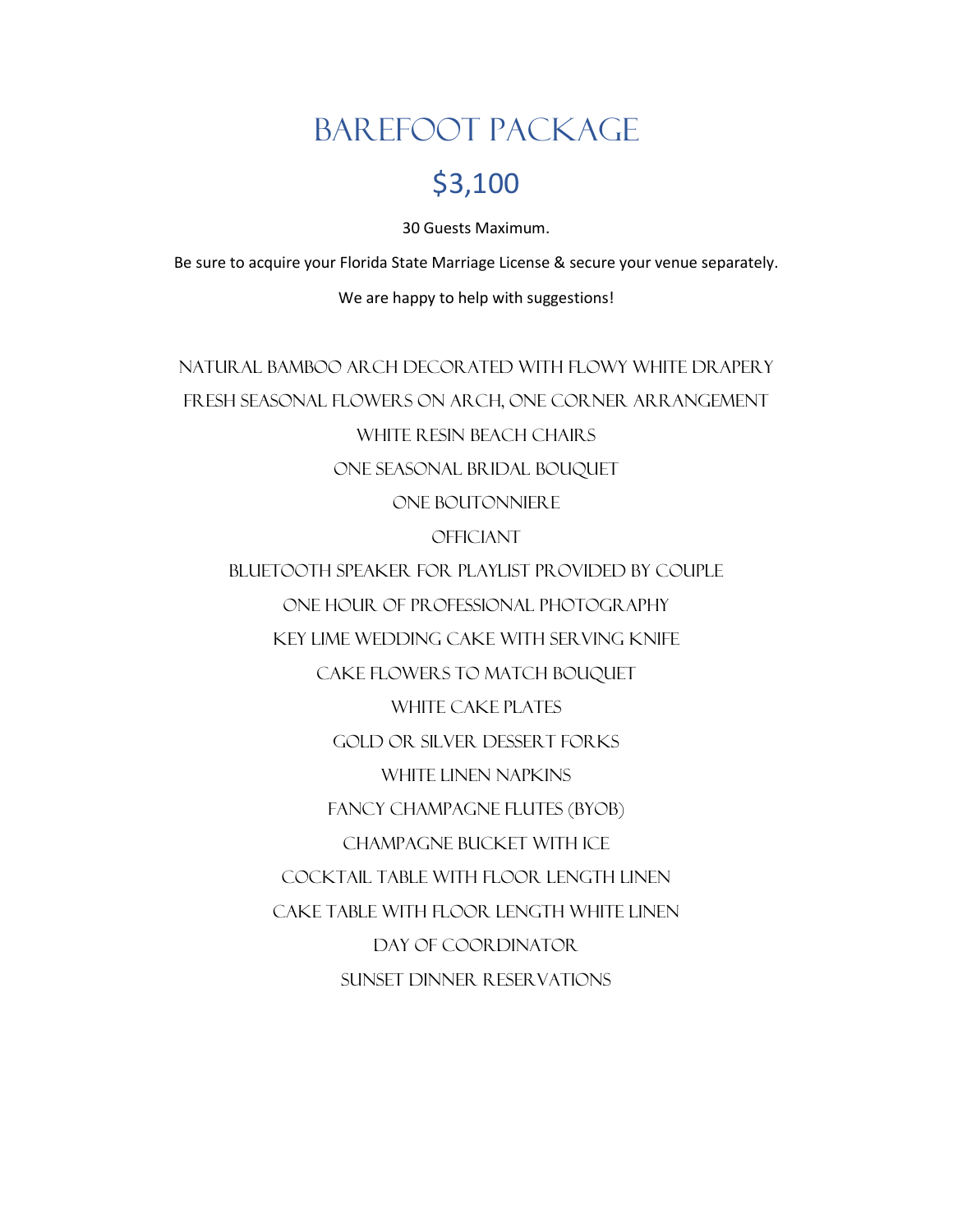# Lighthouse Package

### \$3,835

30 Guests Maximum.

Be sure to acquire your Florida State Marriage License & secure your venue separately.

#### We are happy to help with suggestions!

Natural Bamboo Arch Decorated with Flowy White Drapery

OR

Dark Bamboo Arch Decorated with Flowy White Drapery

Fresh Seasonal Flowers on Arch, Two Corner Arrangements

WHITE RESIN CHAIRS OR BAMBOO BEACH CHAIRS

Tiki Torches (8)

Rose Petal Aisle

One Seasonal Bridal Bouquet

One Boutonniere

**OFFICIANT** 

Key Lime Wedding Cake with Fresh Flowers OR Personalized Cookies

Cake Table with Floor Length White Linen

Cake Knife

WHITE CAKE PLATES

Silver or Gold Dessert Forks

One Hour of Professional Photography

PA System. Couple provides device & playlist

Fancy Champagne Flutes (BYOB) & Champagne Bucket with Ice

Cocktail Table with Floor Length White Linen

Day of Coordinator

Sunset Dinner Reservations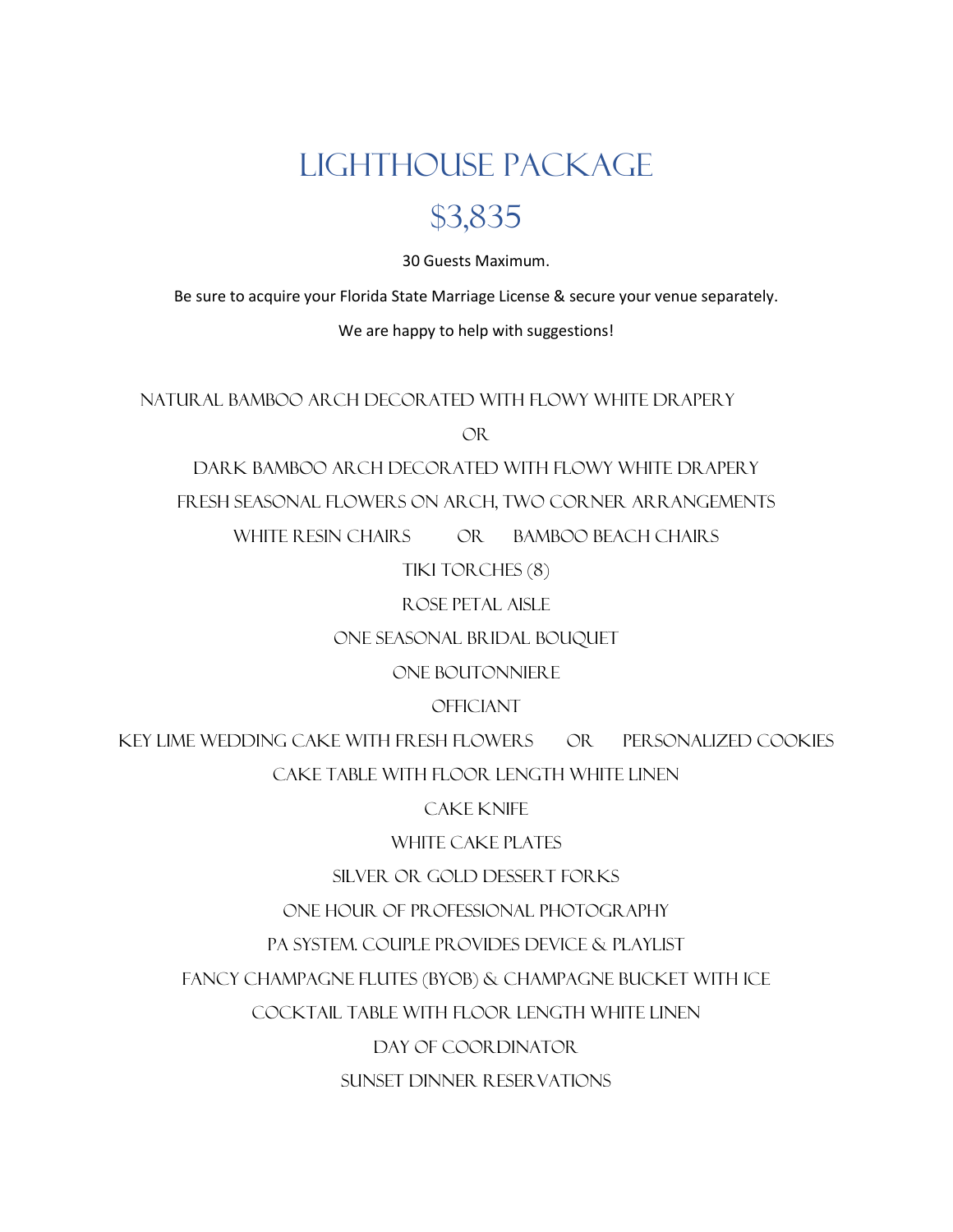# Island Package \$4,970

30 Guests Maximum.

Be sure to acquire your Florida State Marriage License & secure your venue separately.

We are happy to help with suggestions!

NATUR AL BAMBOO AR CH DECOR ATED WITH FLOWY WHITE DR APER Y OR Dark Bamboo Arch Decorated with Flowy White Drapery OR Driftwood Arch Decorated with Flowy White Drapery Customizable Flower Arrangement for Arch Décor

WHITE RESIN CHAIRS OR BAMBOO BEACH CHAIRS OR CHIAVARI CHAIRS

Tiki Torches (8)

Rose Petal Aisle

Customizable Bridal Bouquet

Customizable Boutonniere

Live Vocalist OR Violinist (One Hour)

**OFFICIANT** 

ONE HOUR OF PROFESSIONAL PHOTOGRAPHY

Key Lime OR Vanilla OR Almond OR Coconut OR Chocolate Wedding Cake

Customizable Cake Flowers

Cake Knife, White Cake Plates, Linen Napkins

Silver OR Gold Dessert Forks

Fancy Champagne Flutes (BYOB) & Champagne Bucket with Ice

Cake Table with Floor Length White Linen

Cocktail Table with Floor Length White Linen (3)

Day of coordinator

Sunset Dinner Reservations